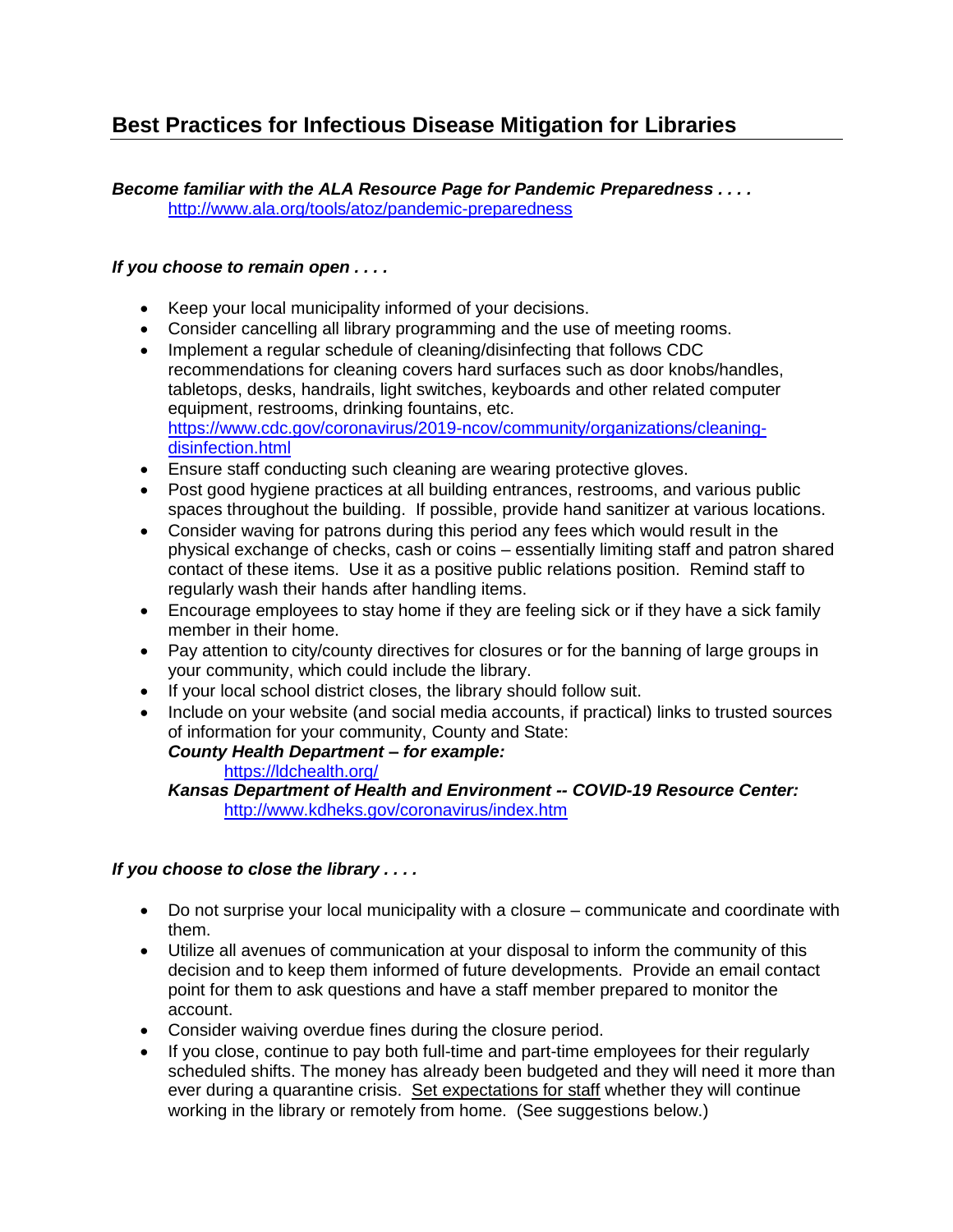- Gain an agreement from your local municipality that the library wi-fi will be turned on 24/7 to accommodate the community's ability to access information.
- Stay in regular contact with your board, and be open to their thoughts on what to do about closures.
- Include on your website (and social media accounts, if practical) links to trusted sources of information for your community, County and State:

#### *County Health Department – for example:* <https://ldchealth.org/>

# *Kansas Department of Health and Environment -- COVID-19 Resource Center:* <http://www.kdheks.gov/coronavirus/index.htm>

- Schedule one or more staff members (rotation?) to check the book-drop and receive and process courier materials for at least a week after the closure - those things take time to get stopped! For more advice on dealing with courier materials, visit: <https://kslibexpress.mykansaslibrary.org/2020/03/resources-for-covid-19/>
- Notify NEKLS if you plan to close your library and include your projected timeframe for closure (start date, end date). Send in an email to: [nekls.staff@nekls.org](mailto:nekls.staff@nekls.org)

## *If you choose to close to the public, but allow employees to come in to work . . . .*

- Deep clean the library. (See CDC recommendations link above.)
- Create informational posts for social media, to post on public bulletin boards, and for your library's website – be the source of trusted information for your community.
- Encourage patron use of your electronic resources (maybe shift some money you save by being close in utility use to your Hoopla budget).
- Consider whether or not to provide materials. Latest data says that the virus can live on hard surfaces for up to 3 days, so unless you are prepared to deep disinfect every book and item you send out, you could be counteracting your good work in closing for the public health.
- Weed the collection.

### *If you close and choose to allow employees to work from home, consider the following activities:*

- Check out the state's roundup of free webinars and attend one a day to gain/sharpen skills.
- Find a class at Coursera (coursera.com) or Udemy (udemy.com) to take (for free) on a topic that will improve their skills.
- Start a library book club about some library-related topic (check out the ebooks available to you through the Gale Virtual Reference Collection a[t](http://infotrac.galegroup.com/itweb/klnb_nekls?db=GVRL) [http://infotrac.galegroup.com/itweb/klnb\\_nekls?db=GVRL](http://infotrac.galegroup.com/itweb/klnb_nekls?db=GVRL) (password is skyway)) for staff to read and discuss via Zoom or some other web conferencing platform (check with Robin or Jessi or George for access to NEKLS Zoom rooms)
- Complete projects that have been on the back burner and that don't require specialized equipment.
- Catch up on professional reading by going to Flipster and browsing through back issues of the Library Journal Magazine.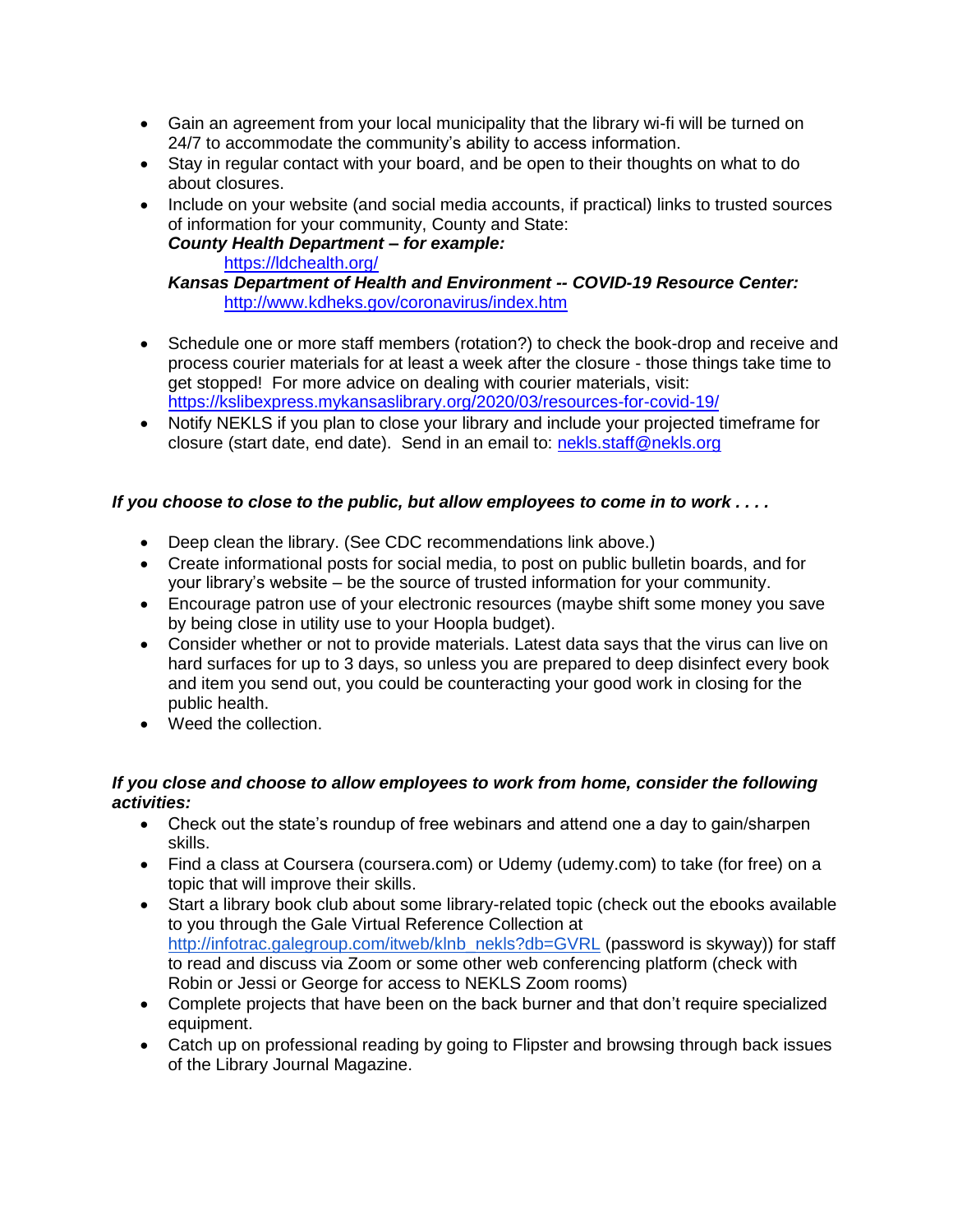# **Sample Announcements from around the country**

"The Superior District Library locations that are not located in our public schools (Bayliss, Pickford, Les Cheneaux, Curtis, and Brevort Township) will remain open at this time. Engadine, DeTour, Drummond Island, and Mollie R. Kahl locations will be closed during the school shutdown. We will be closely monitoring the situation and will follow all state guidelines regarding public libraries. We do ask that you utilize our online services as much as possible, limit your visits to quick in and out, and respect the staff and the library resources. We will meet the needs of the online learning situation as much as possible, but we have a limited number of computers and staff to assist. Also remember that we are an institution for the public but we are not equipped to be a daycare facility. Do not leave your children at the library for the day. Toys are no longer available in an effort to decrease the spread of illness, as well as headphones.

Again, we will be providing as many services as possible, but remember that our staff have families and live in the community and we are all dealing with this situation together. Stay healthy and thank you all."

As a thriving community hub with events for all ages, we believe it is in our community's best interest to **cancel all library-sponsored events from March 13–31, 2020.**

All events scheduled for the auditorium will also be cancelled through March 31. However, meeting rooms and study rooms will remain open and available to outside organizations and individuals with reservations.

Lawrence Public Library administration is closely monitoring the spread of COVID-19 and will continue to assess COVID-19 updates to make decisions about April events later this month. For updates about COVID-19 and how we're responding to the virus, follow along at [lplks.org/covid-19.](https://lplks.us8.list-manage.com/track/click?u=c0ee14e1f9f82c94148731feb&id=93377c07a7&e=b11e1cbca2)

Sending you well-wishes from the library,

The health and safety of our patrons, volunteers and staff are a top priority. In light of the recent COVID-19 developments, the Bonner Springs City Library has made the following decisions about library services starting Friday, March 13th through Friday, April 3rd. We will continue to monitor the situation and may make other decisions or changes as needed. Stay up to date by following us on social media, checking our website, or calling the Library.

Immediate new protocols for the Library effective until Friday, April 3rd:

- All programs and events at the Library are cancelled.
- All use of the Library Meeting Room by the public is suspended.
- Book donations will not be accepted.

• All material returns must be put in the outside book drop or inside book drop; we will not take returns at the circulation desk.